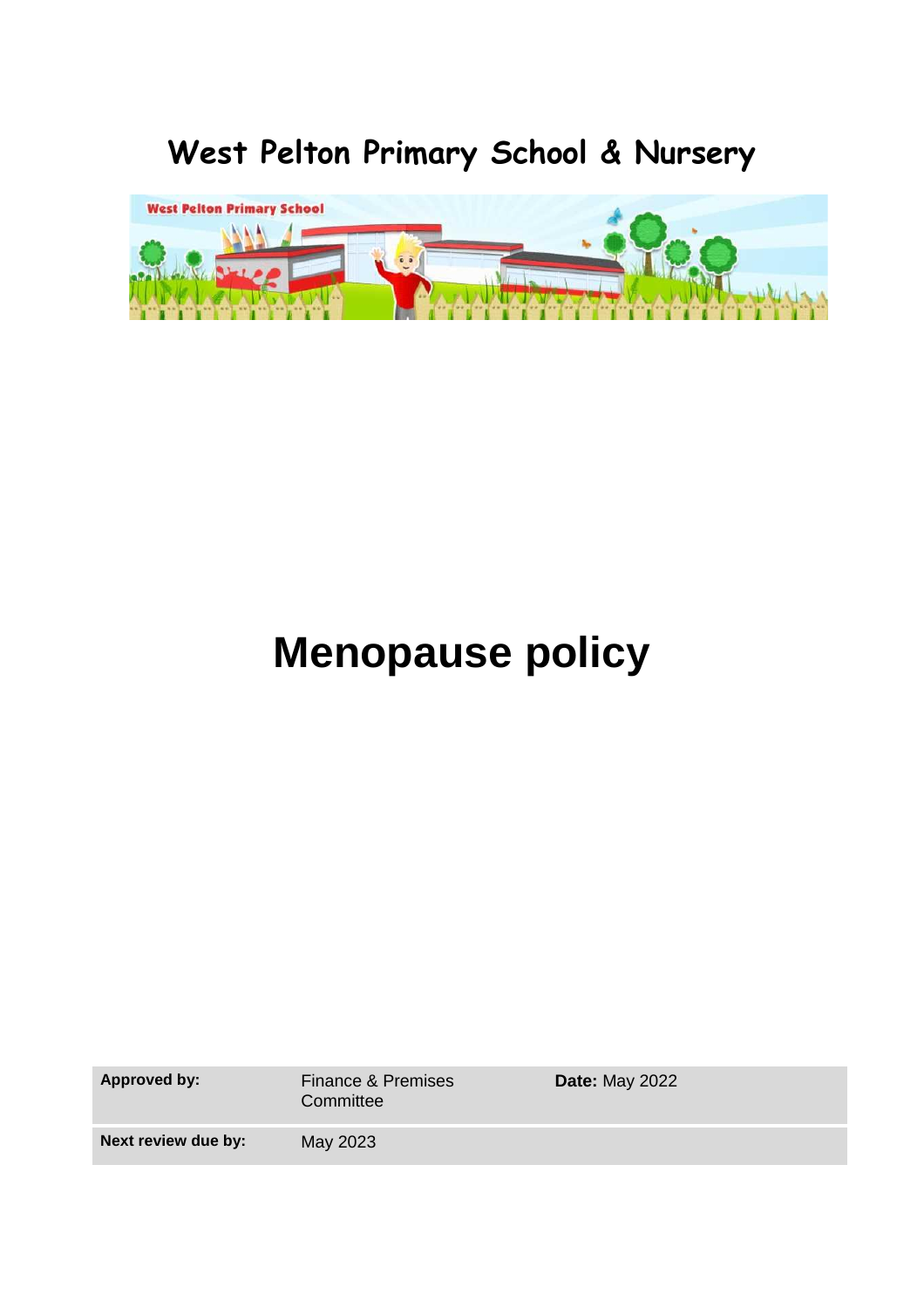# **Contents**

# <span id="page-1-0"></span>**1. Aims**

This policy aims to:

- Make sure that our school can support staff affected by the menopause and help them to feel comfortable at work, both when experiencing symptoms and when asking for support and adjustments
- Set out how our school will make reasonable adjustments to minimise the risk of the working environment making menopausal symptoms worse for those experiencing them
- Minimise menopause-related stigma in our school by educating staff on what it is and the symptoms that staff affected by it might suffer
- Provide further resources to help staff, particularly line managers and HR teams, to support others through difficulties the menopause may cause them

# <span id="page-1-1"></span>**2. Definitions**

The **menopause** is a stage of life when a woman\* stops having periods. It typically affects those aged between 45 and 55, when oestrogen (female sex hormones) levels begin to fall. In the UK, the average age to reach the menopause is 51.

**Perimenopause** is the time of hormonal change leading up to this, when a woman may experience symptoms. **Post-menopause** is the time beyond menopause.

**Early menopause** is when a woman's periods stop before the age of 45. It can happen naturally, or as a side effect of some treatments.

For the purpose of this policy, any reference to the menopause shall include perimenopause and early menopause.

\*We acknowledge that while the majority of people affected by the menopause will be women, those who are trans or non-binary may also experience the menopause or menopause-type symptoms. The support outlined in this policy is designed to meet the above aims for all affected colleagues.

#### **2.1 Symptoms**

Individuals suffering from the menopause may experience symptoms that cause changes to their emotions and other aspects of their health, some of which may impact them at work.

Menopausal symptoms might include:

- > Hot flushes, night sweats and palpitations
- Difficulty sleeping, insomnia and fatigue
- Low mood, anxiety and depression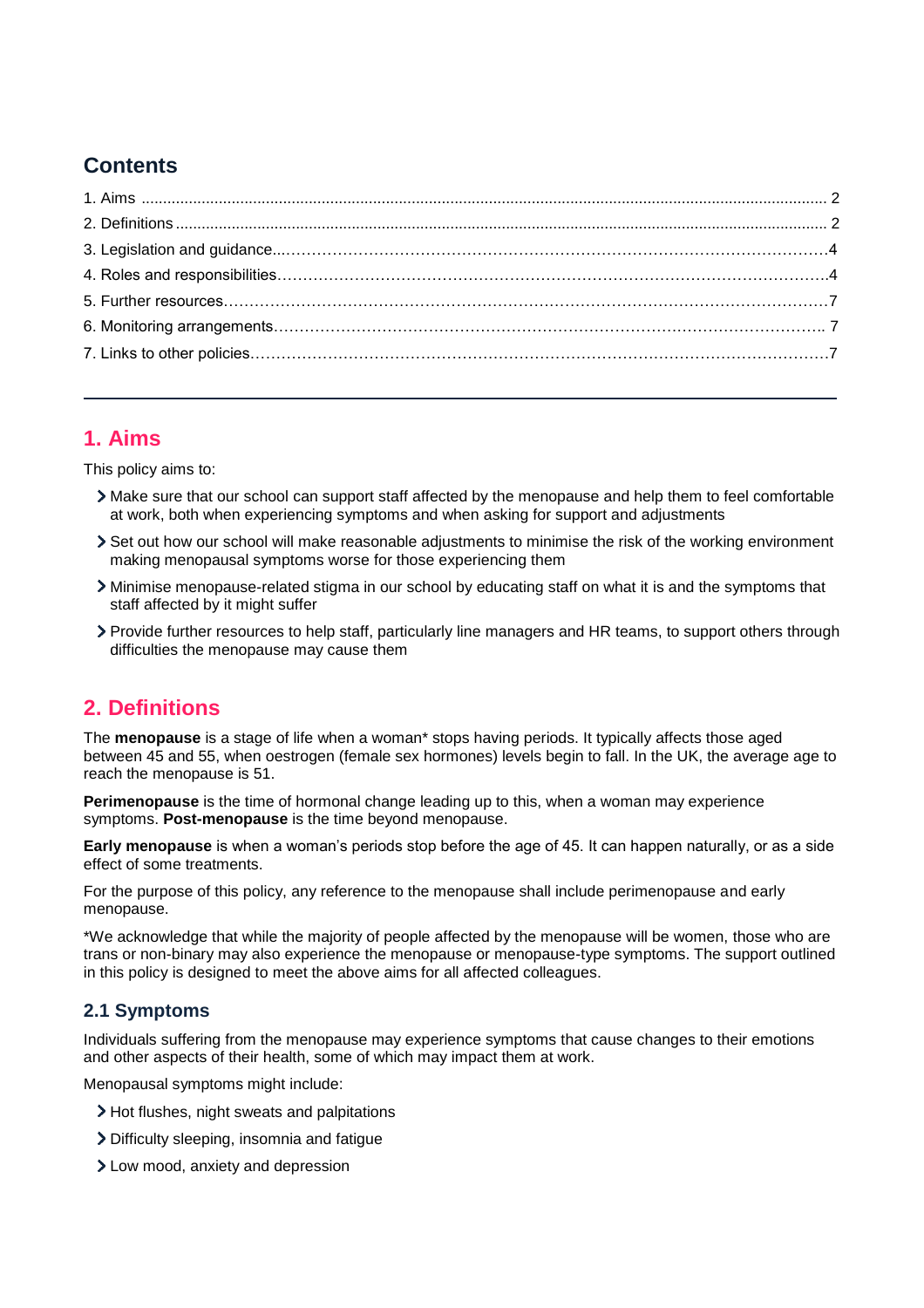- > Headaches and joint and muscle pain
- Weakened bladder function and urinary tract infections
- Vaginal dryness and reduced sex drive
- Problems with memory, confidence and concentration

For some individuals, being at work may make their symptoms worse. For example, if the temperature is too high, this may cause symptoms such as hot flushes, dizziness, discomfort, sweating and heart palpitations.

Symptoms affecting sleep can make it difficult for staff experiencing them to concentrate and stay focused, while low confidence, low mood and anxiety may impact on decision-making and relationships with colleagues.

We acknowledge that the menopause will affect everybody differently – some individuals may experience no symptoms at all, and some may experience a variety. We will adapt our response to staff affected by the menopause on a case-by-case basis.

# **3. Legislation and guidance**

Under the [Health and Safety at Work Act](https://www.legislation.gov.uk/ukpga/1974/37/section/2) 1974, employers have a legal duty to ensure the health, safety and welfare of all staff, so far as is reasonably practicable.

The [Management of Health and Safety at Work Regulations 1999](https://www.legislation.gov.uk/uksi/1999/3242/contents/made) require that employers make an assessment of the risks to the health and safety of their employees. This requires undertaking general risk assessments, which should include specific risks to the health of staff affected by the menopause.

The [Equality Act](https://www.legislation.gov.uk/ukpga/2010/15/contents) 2010 prohibits discrimination against an individual based on the protected characteristics, which include age, sex and disability. Employers are under a statutory duty to consider whether any 'reasonable adjustments' are required to alleviate any disadvantages staff encounter based on these characteristics.

[Section 6](https://www.legislation.gov.uk/ukpga/2010/15/section/6) of the Equality Act 2010 states that a person has a disability if:

- They have a physical or mental impairment, **and**
- The impairment has a substantial and long-term adverse effect on their ability to carry out normal day-today activities

Relating specifically to menopause symptoms:

- Many of the aforementioned symptoms would be likely to be classified as a physical and/or mental impairment
- 'Substantial' means more than minor or trivial
- 'Long-term' means an impairment if it has lasted for at least 12 months, is likely to last for at least 12 months, or is likely to last for the rest of the life of the person affected
- 'Day to day activities' are those carried out by most people on a regular basis, and includes but is not limited to: walking, driving, carrying or moving things, being able to concentrate, writing, reading, typing, speaking

Ongoing symptoms linked to the menopause may meet the definition of a disability and where they do, employers will be required to consider whether any reasonable adjustments are required to alleviate any disadvantage.

Any such adjustments will be made on a case-by-case basis and, where appropriate, staff affected by the menopause will be offered a variety of approaches to support them.

This policy complies with our funding agreement and articles of association.

# **4. Roles and responsibilities**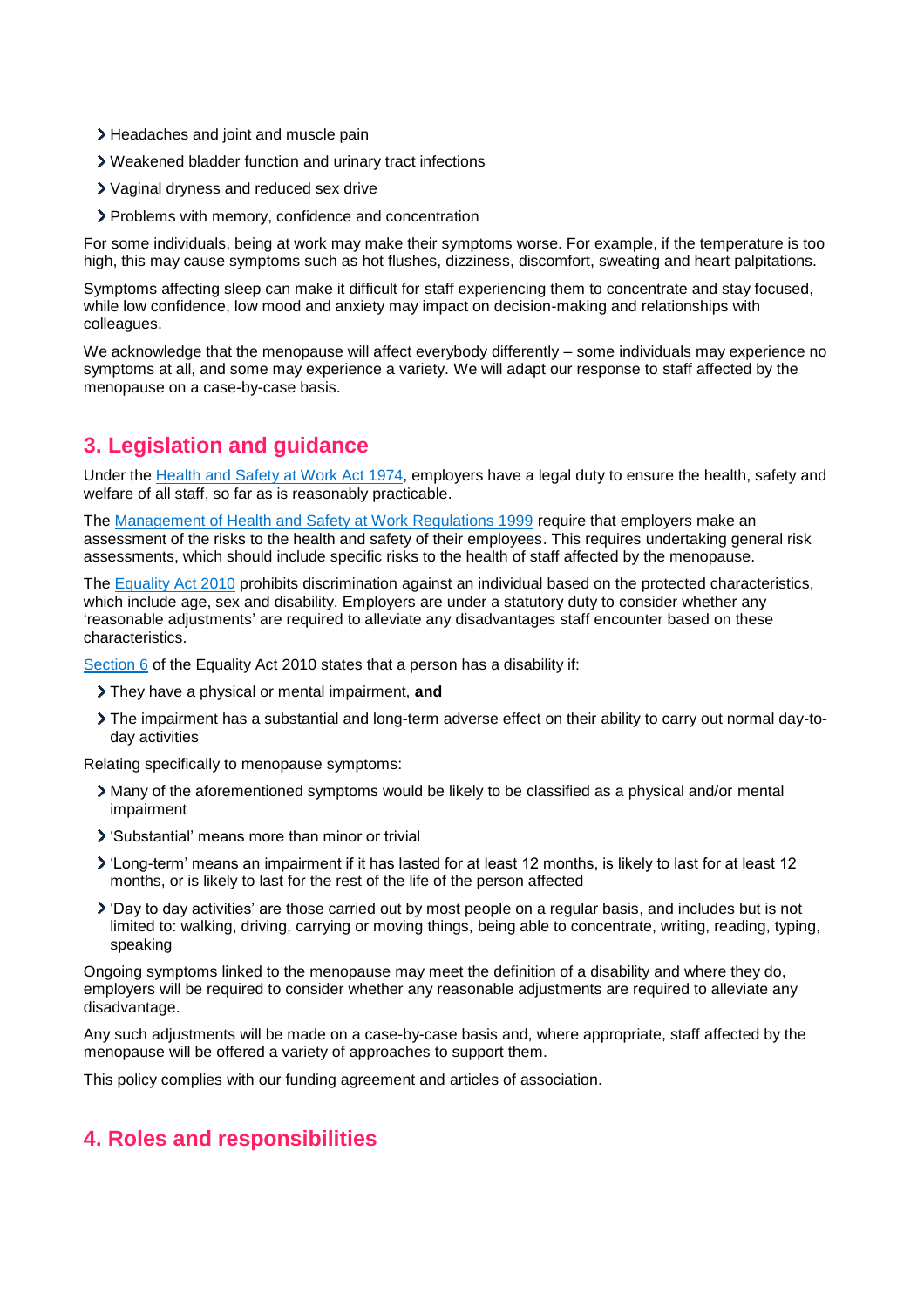#### **4.1 The local authority and governing board**

Durham Local Authority has ultimate responsibility for health and safety matters in the school, but delegates responsibility for the strategic management of such matters to the school's governing board.

The governing board delegates operational matters and day-to-day tasks to the head teacher and staff members.

#### **4.2 Role of senior staff**

Senior staff will make reasonable adjustments to the workplace to support staff experiencing the menopause, and to make sure the workplace doesn't make their symptoms worse, by:

- Carrying out individual risk assessments to assess working conditions in line with the specific needs of staff affected by the menopause
- Monitoring the wellbeing of staff through regular surveys and structured conversations
- Providing resources and training opportunities to make sure that all line managers and HR staff are aware of the menopause, its potential impact on work, and what adjustments may be necessary
- Promoting information about and access to external support services
- Ensuring good ventilation and air quality throughout the school, leaving doors open where appropriate and ensuring windows can be safely opened
- Ensuring regular access to cold drinking water for all staff
- Regulating and monitoring the temperature of the school and collecting feedback from staff, as well as ensuring the temperature can be regulated per room by turning down radiators for example
- Ensuring toilet, washing and sanitary facilities are accessible for staff, and establishing a system that allows for cover for staff to access these facilities where necessary while they are teaching
- Providing small desk fans to help staff cool down
- Fitting blinds to windows
- Designating a member of staff such as a wellbeing champion that staff affected by the menopause can speak to about their symptoms in confidence, if they do not feel comfortable doing so with their line manager

Senior staff will work to create a culture in the school where staff can talk openly about the menopause by:

- Providing information on the menopause in the staff room, e.g. posters and leaflets
- Creating a support group so that those who want to can seek support from each other
- Providing training for staff and managers to achieve consistent practice
- Referring to the menopause in the school's staff wellbeing policy
- Considering the use of an occupational health service or employee assistance programme (EAP)

#### **4.3 Role of line managers**

Line managers who work with staff who may be affected by the menopause will:

- Provide a non-judgemental, empathetic and confidential support system to staff
- Appreciate the personal nature of any conversations about the menopause and treat them confidentially and sensitively
- Monitor sickness absence, and have support meetings with staff if any patterns emerge
- Have regular, informal conversations with staff that they line manage who are affected by the menopause to discuss what support they need, and record any reasonable adjustments that are agreed
- Consider flexible working requests in order to accommodate acute symptoms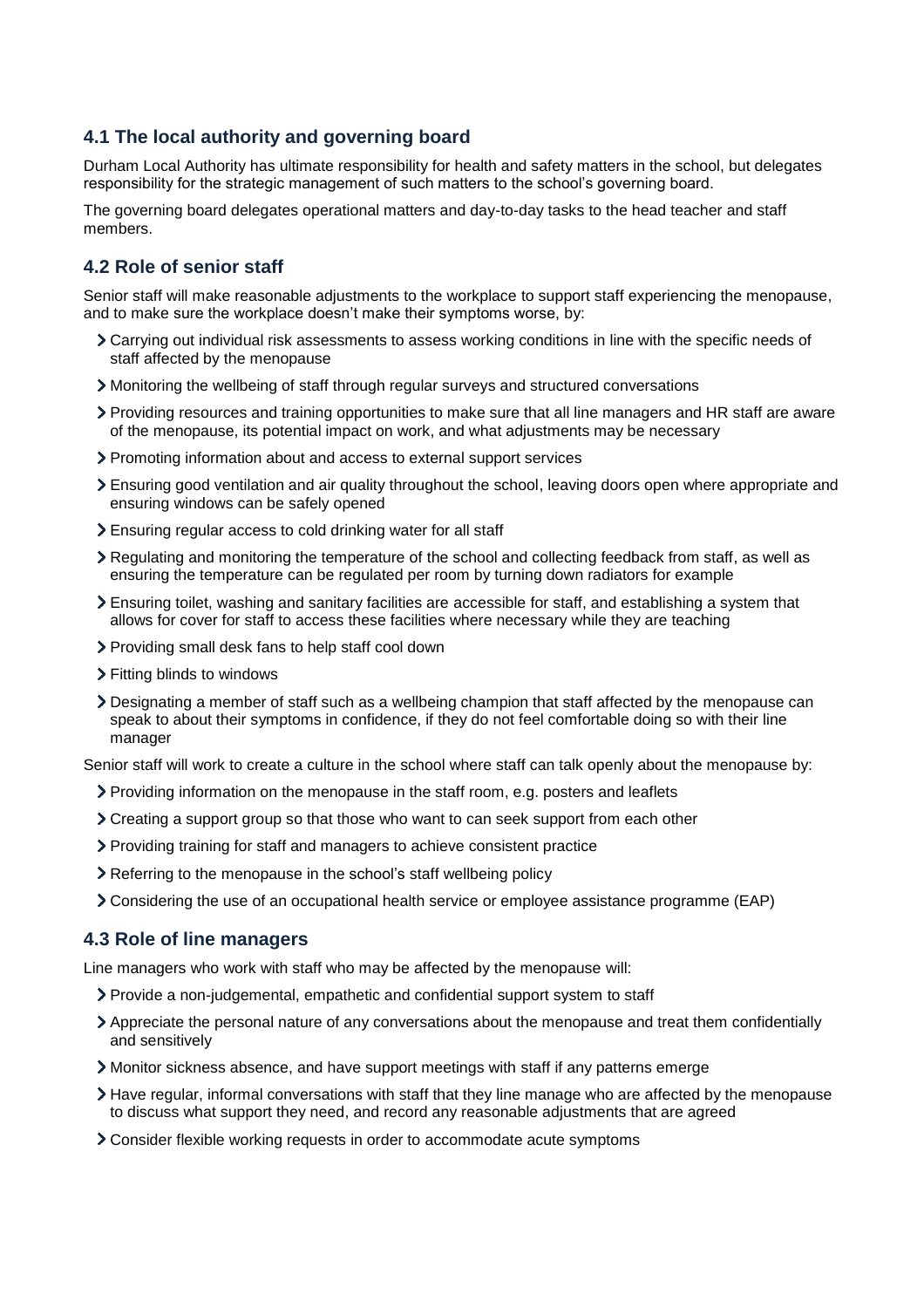- Allow staff affected by the menopause to take regular breaks from their work if necessary to help manage symptoms
- Give swift permission for absence to attend medical appointments
- Promote information about and access to external support services
- Record menopause-related absences as an 'ongoing health issue' instead of as an individual short-term absence to avoid triggering sickness absence procedures
- Be sensitive to health issues such as the menopause during the performance management/appraisal process
- If necessary, seek advice from HR or occupational health colleagues, or discuss a referral with the staff member to occupational health for further support

#### **4.4 Role of staff members affected by the menopause**

We encourage staff who are experiencing menopausal symptoms that are impacting their health and wellbeing at work to:

- Share their practical needs to reduce the difficulties the menopause can cause and their preferred coping strategies with their line manager
- Report honestly about their wellbeing and let their line manager know if the menopause is having an impact on this
- Make time in their schedule to visit their GP and other support services

#### **4.5 Role of all staff**

All staff are expected to:

- Promote health and wellbeing for themselves and others at all times
- > Treat each other with empathy and respect
- Support other members of staff, such as by providing practical assistance or emotional reassurance
- Accept and support any adjustments that staff affected by the menopause may be receiving as a result of their symptoms
- Report honestly about their wellbeing to their line manager

#### <span id="page-4-0"></span>**5. Further resources**

- [Menopause](https://www.nhs.uk/conditions/menopause/) (NHS)
- [Menopause Matters](https://www.menopausematters.co.uk/)
- [Menopause: diagnosis and management](https://www.nice.org.uk/guidance/ng23/ifp/chapter/About-this-information) (National Institute for Health and Care Excellence)
- > The [Daisy Network](https://www.daisynetwork.org/) charity
- [Menopause in the Workplace](https://menopauseintheworkplace.co.uk/articles/menopause-and-work-its-important/)
- [Menopause resources](https://www.cipd.co.uk/knowledge/culture/well-being/menopause#gref) from the CIPD, particularly for:
	- o [Line managers](https://www.cipd.co.uk/knowledge/culture/well-being/menopause/people-manager-guidance)
	- o [HR staff](https://www.cipd.co.uk/knowledge/culture/well-being/menopause/people-professionals-guidance)

#### **6. Monitoring arrangements**